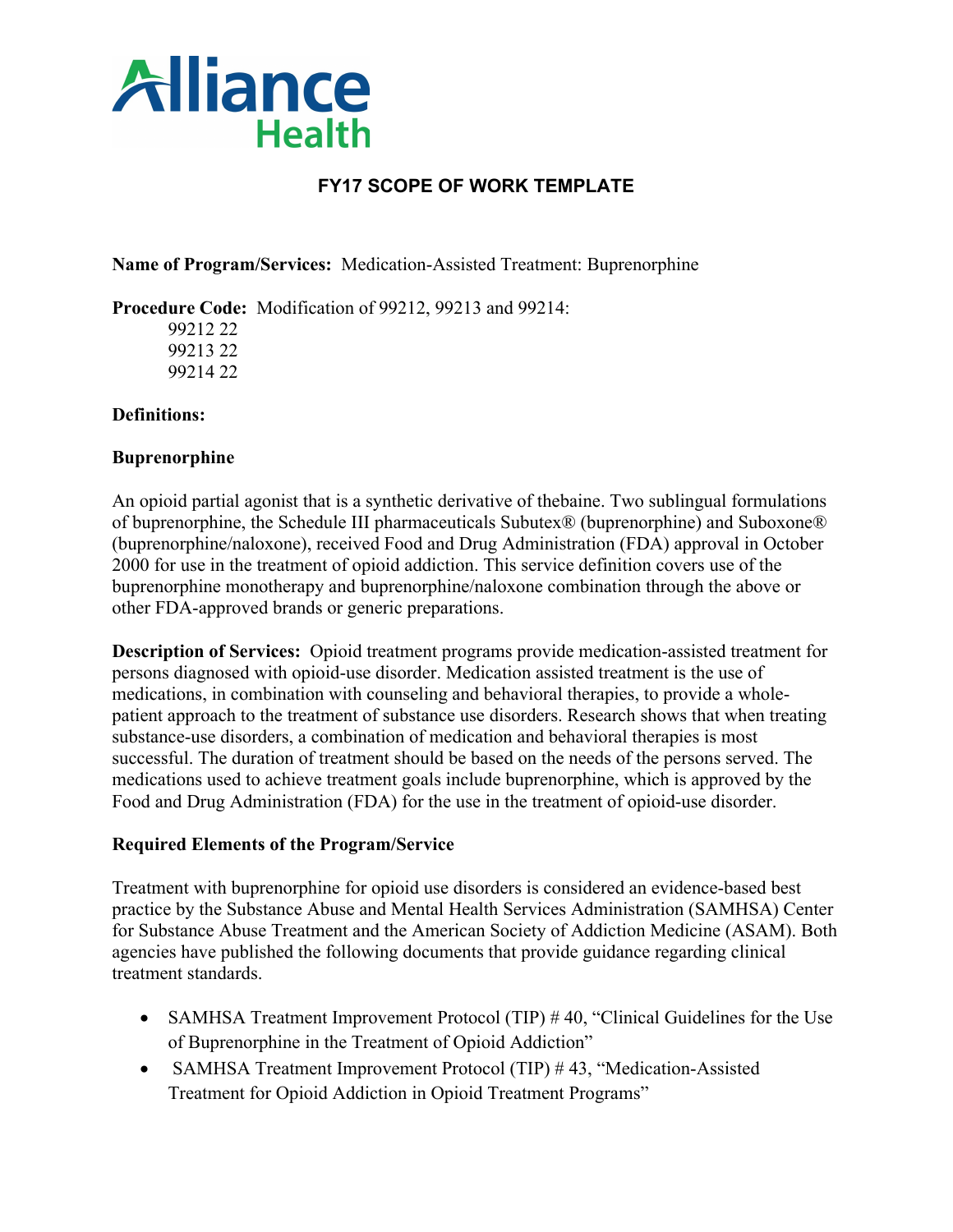# **Alliance Health**

• ASAM National Practice Guideline for the Use of Medications in the Treatment of Addiction Involving Opioid Use

These documents are comprehensive best practice guidelines for the use of buprenorphine in treating opioid use disorders and include the following as a part of what would be considered best practice for buprenorphine treatment:

Required treatment elements for treatment using buprenorphine are as follows:

- a. The preferred medication would be the buprenorphine/naloxone combination (Suboxone) for induction as well as stabilization unless contraindicated (e.g. pregnancy) and then the buprenorphine monotherapy is recommended. The buprenorphine/naloxone combination serves to minimize diversion and intravenous abuse.
- b. Maintenance treatment three phases and approximate length
	- 1. Induction one week; with suggested frequency of daily administration for at least the first two days.
		- i. Goal of induction is defined minimum dose of buprenorphine at which the beneficiary discontinues the use of other opioids, experiences no withdrawal symptoms, has minimal or no side effects, and no uncontrollable cravings for drugs of abuse.
		- ii. Induction phase occurs on site in the physician office and should be guided by written protocols.
	- 2. Stabilization Two to three months

Goal is to reduce cravings and use of illicit opioids as evidenced by negative toxicology. Suggested frequency is weekly. Pill counts are recommended.

- 3. Maintenance 12 months to indefinite; suggested frequency is monthly for beneficiaries who are stable, making progress toward treatment goals, and have negative drug tests. Attention must be maintained to issues such as: psychosocial, family, relapse prevention, cravings, psychiatric comorbidity, other alcohol or drug abuse, somatic consequences of drug use, legal consequences of drug use, and financial considerations.
- c. Termination
	- Ideally, discontinuation of medication should occur when the beneficiary has achieved maximum benefit from treatment.
	- Buprenorphine should be tapered slowly while psychosocial services continue to be provided. Beneficiaries should be assessed for continued stability. Involuntary termination of treatment may occur under certain circumstances but abandonment should be avoided and physicians should have written policies and procedures that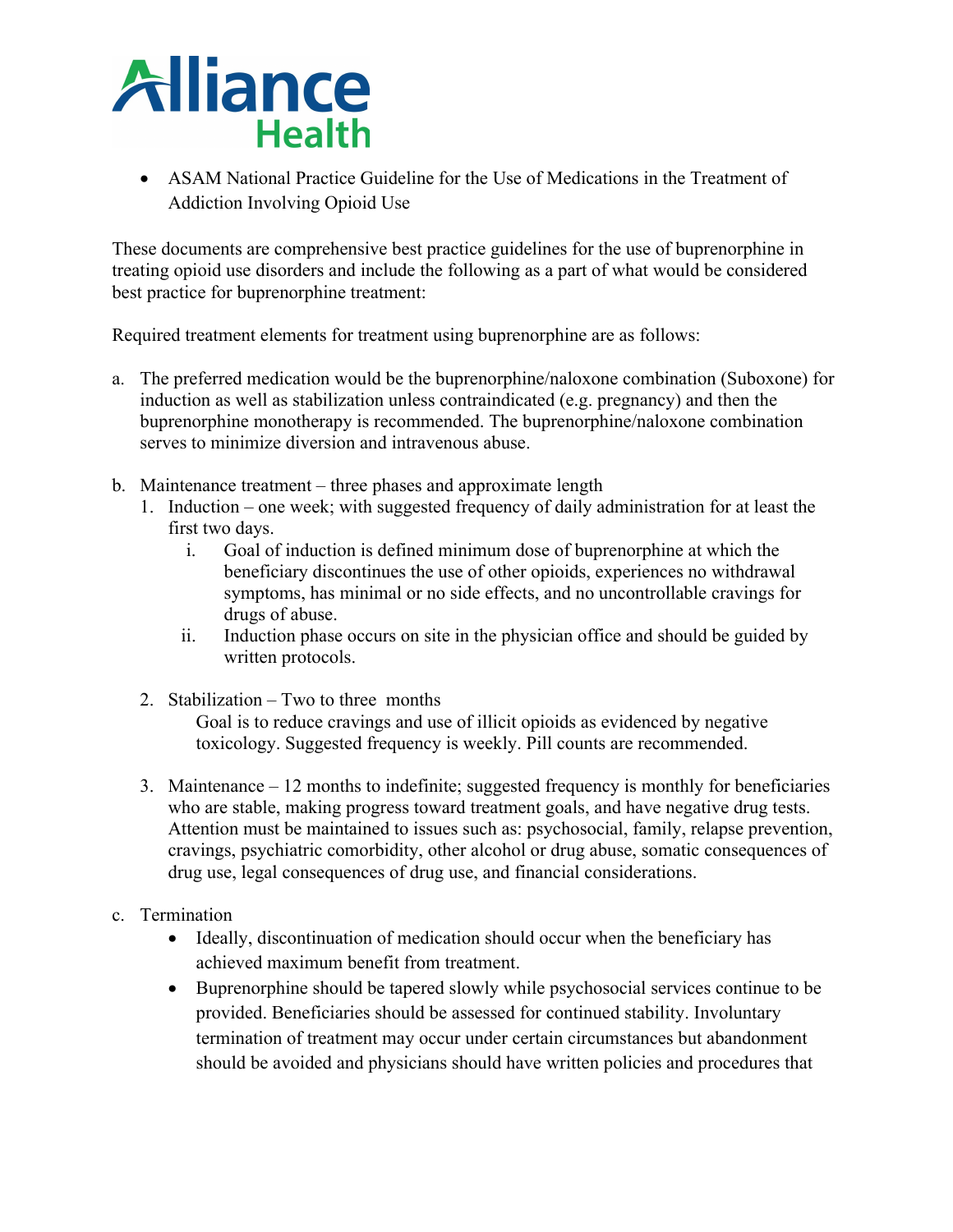

should be discussed with beneficiaries who should agree to comply with these policies.

- d. Weekly random drug testing until three consecutive tests are negative and then monthly random drug testing.
- e. Counseling and relapse prevention treatment occur at a minimum weekly for the first 12 weeks and then at least monthly if the beneficiary is abstinent and compliant with treatment.
- f. If there is evidence of diversion:
	- Diversion could result in discharge. Discharge protocols should include tapering of medication in a manner that is consistent with clinical guidelines.
- g. Illicit use could result in:
	- 1. increasing clinic visits;
	- 2. more frequent drug testing and pill counts;
	- 3. increasing the intensity or frequency of treatment for the opioid use disorder or other substance use disorders; or
	- 4. detoxification and referral to more intensive treatments.
- h. Harm reduction philosophy focuses on keeping the beneficiary in treatment.

Each of the following issues must also be addressed by the treatment program:

- a. The physician must refer the beneficiary into appropriate substance use disorder treatment services. Treatment should be individualized and may include higher intensity services such as SACOT or SAIOP, depending upon clinical needs of the consumer. Additional supports such as self-help groups should also be considered.
- b. The licensed professional receiving the referral from the prescribing physician should demonstrate the use of evidence-based practices in the treatment of substance use disorders. Qualifications for counseling staff should include training in opiate use disorders, opioid maintenance treatment (OMT) and Medication-Assisted Treatment.
- c. North Carolina Controlled Substances Reporting System (NCCSRS) check at time of enrollment and periodically over course of treatment
- d. Random drug testing (blood, hair, or urine) is required either on site or in conjunction with a certified laboratory.
	- 1. Random drug testing and follow-up testing should be done according to TIP 40, 40 and ASAM guidelines, using tests that are able to screen for buprenorphine levels. .
	- 2. Policies shall be in place for confirmatory testing with a certified laboratory.
	- 3. Policies shall be in place for responding to drug tests that are negative for buprenorphine. These policies should include timely meeting between the beneficiary and the physician (or counselor) to discuss the results to consider and manage following possibilities:
		- $\blacksquare$  the beneficiary is not taking the prescribed dose
		- $\blacksquare$  the beneficiary is not taking the buprenorphine at all
		- the beneficiary recently ingested a large amount of water or other liquid to dilute the urine sample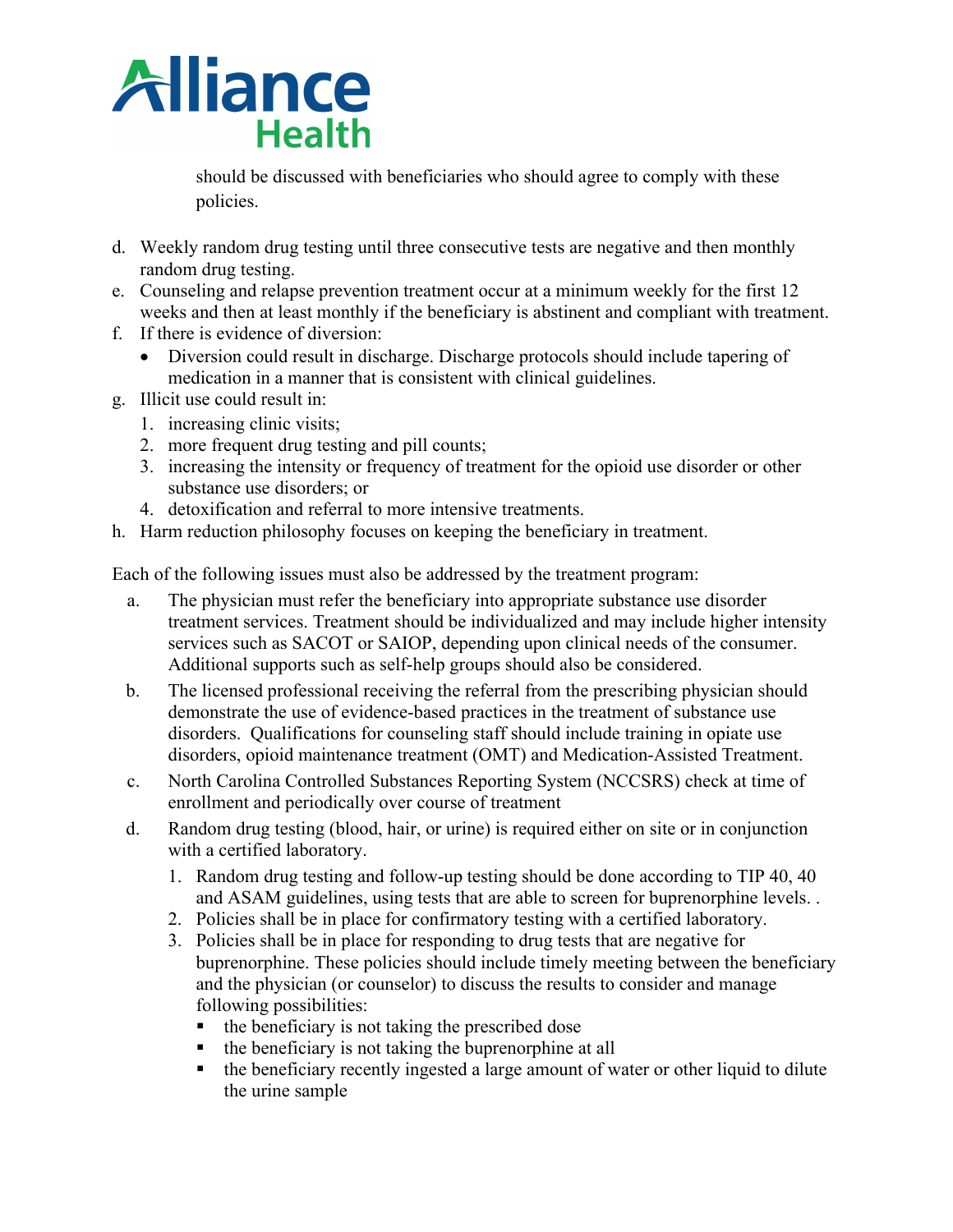

- the beneficiary ingested the buprenorphine dose only on the date of the drug test
- 4. Incidents of negative tests should be handled on a case-by-case basis with the beneficiary, but if there is continued suspicion of diversion then discontinuation of buprenorphine treatment should be considered so as to provide greater clinical oversight.
- 5. Policies shall be in place for responding to drug tests positive for other substances (including but not limited to alcohol, opiates, cocaine, marijuana, and benzodiazepines) and should include timely meeting between the beneficiary and the physician (or counselor) to discuss the positive drug test to consider and manage an appropriate treatment response.
- e. Call-backs for confirmation of remaining pill supply (pill counts).
- f. Physicians or appropriate staff shall provide beneficiary and staff education and training. Training should include patient and family education on substance use disorders, treatment options, and Medication-Assisted Treatment.
- g. The program shall have a policy for the treatment of pregnant and breast-feeding women.
- h. Physicians shall utilize the North Carolina Controlled Substance Reporting System (NCCSRS) to help in preventing diversion and be aware of any other sources of controlled substances being prescribed to the beneficiary.
- i. Other considerations:
	- 1. Require permission to communicate with other treating physicians, etc.
	- 2. Require pharmacy lockbox in home
	- 3. Set expectations for referral and coordination for MI, physical illness, family planning, etc.
	- 4. Require controlled substance use contracts that provide clear expectations for the consumer regarding prescription medication use, diversion, and other treatment expectations.
	- 5. Utilize patient-provider agreements as necessary

# **Target Population and Eligibility Criteria**

All of the following criteria are necessary for admission to a buprenorphine treatment program:

- a. A comprehensive clinical assessment to support a DSM-5 (or its successor) diagnosis of opioid use disorder moderate or severe.
- b. ASAM criteria are met for Office-Based Opioid Treatment (OBOT) / ASAM Level 1.
- c. The beneficiary must be assessed to be:
	- 1. motivated for treatment
	- 2. expected to be compliant with treatment
	- 3. no contraindications that preclude the beneficiary from being a candidate for Buprenorphine
- d. The beneficiary must be in counseling or other treatment for their opioid use disorder and other co-occurring diagnoses as applicable or be scheduled to start treatment.
- e. Toxicology screen must be completed on admission.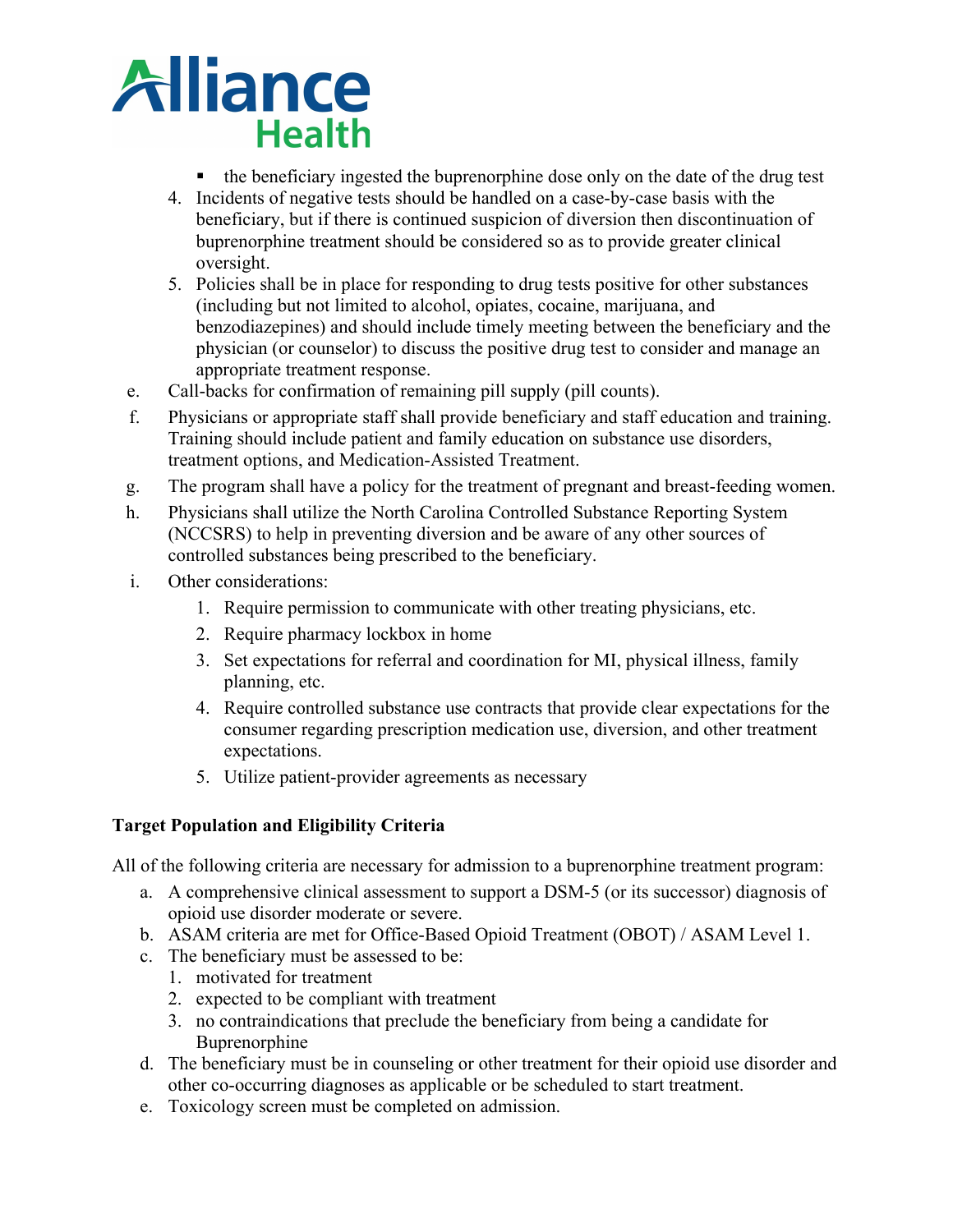

- f. If the beneficiary requires a higher level of care based on ASAM criteria, it does not preclude office-based treatment.
- g. The beneficiary is capable of developing skills to manage symptoms, make behavioral changes, and respond favorably to therapeutic interventions.
- h. There is no evidence to support that alternative interventions would be more effective, based on North Carolina community practice standards (e.g., Best Practice Guidelines of the American Psychiatric Association, American Board of Addiction Medicine)
- i. Adolescents ages 16-18 are eligible to receive treatment if the following additional criteria are met:
	- 1. have at least 1 year history of opioid dependence
	- 2. have failed at least one prior treatment attempt or as part of medically supervised tapering

# **Continued Services Criteria**

The criteria for continued service must meet a, b and c below:

- a. Any ONE of the following criteria:
	- 1) The desired outcome or level of functioning has not been restored, improved, or sustained over the timeframe outlined in the beneficiary's treatment plan;
	- 2) The beneficiary continues to be at risk for relapse based on current clinical assessment, and history: or
	- 3) Tenuous nature of the functional gains;
- b. Any ONE of the following criteria (in addition to a.)
	- 1) The beneficiary has achieved current treatment plan goals, and additional goals are indicated as evidenced by documented symptoms; or
	- 2) The beneficiary is making satisfactory progress toward meeting goals and there is documentation that supports that continuation of this service is expected to be effective in addressing the goals outlined in the treatment plan.
- c. The beneficiary must be actively engaged in counseling or other treatment for their opioid use disorder and other co-occurring diagnoses as applicable.

# **Discharge Criteria**

Any ONE of the following criteria must be met:

- a. The beneficiary or legally responsible person no longer wishes to receive these services; or
- b. The beneficiary, based on presentation and failure to show improvement, despite modifications in the treatment plan, requires a more appropriate best practice or evidence-based treatment modality based on North Carolina community practice standards (for example, National Institute of Drug Abuse, American Psychiatric Association).
- c. The beneficiary has achieved current treatment plan goals and the desired outcome or level of functioning has been restored, improved, or sustained over the timeframe outlined in the beneficiary's treatment plan; and there is no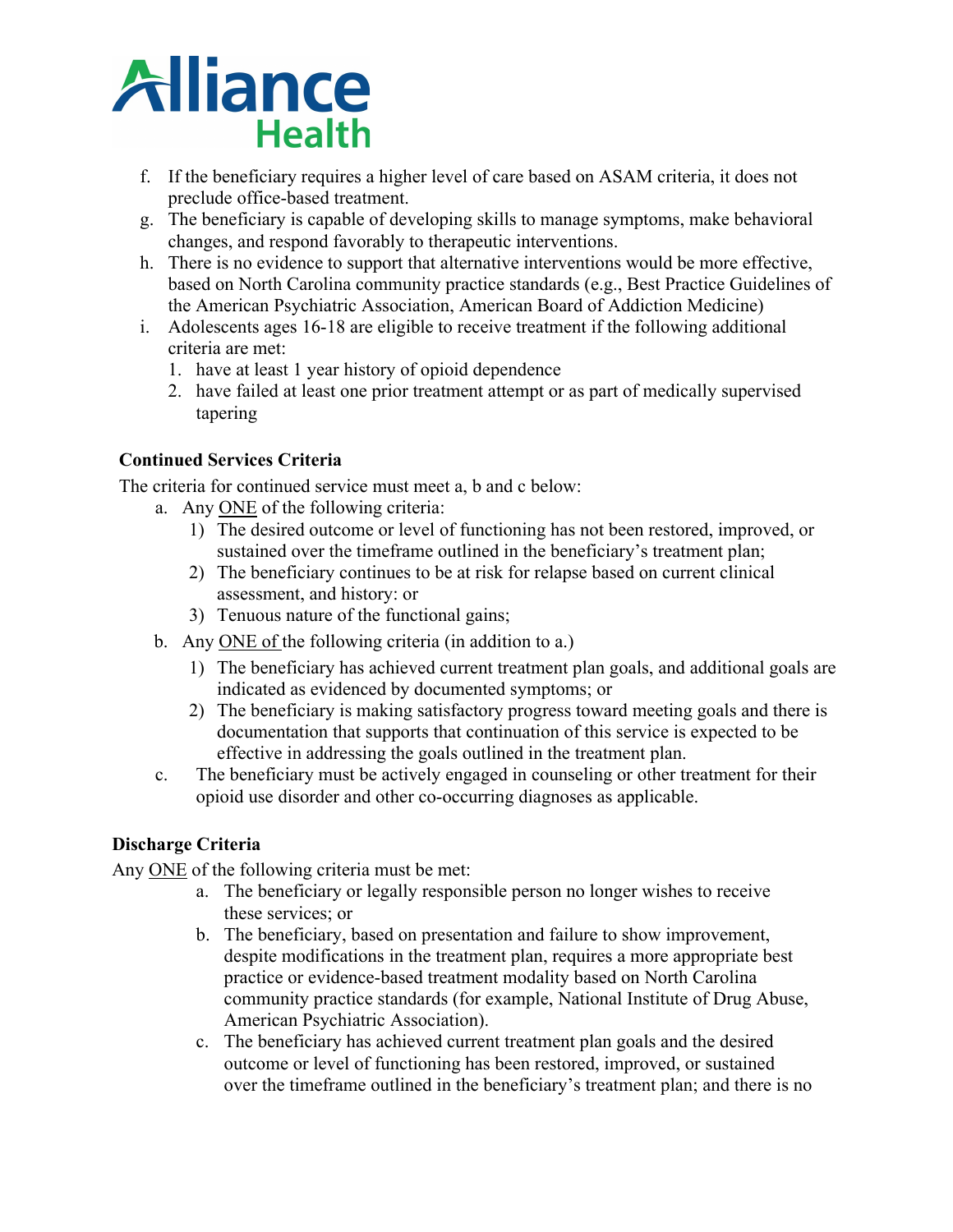

indication that continuation of this service would be needed to sustain beneficiary's improved level of functioning.

#### **Required Outcomes and Reporting Requirements:**

- Reduced symptomatology, abstinence from the use of opiates, abstinence or decreased use of alcohol and other drugs;
- Employment or education (getting and keeping a job);
- Decreased criminal offending (e.g., arrests and incarceration);
- Stability in housing; and
- Increased social supports.

#### **Staffing Qualifications, Credentialing Process, and Levels of Supervision Administrative and Clinical) Required:**

Physicians who consider providing office-based treatment of opioid addiction must be able to recognize opioid use disorders and be knowledgeable about the appropriate use of opioid agonist, antagonist, and partial agonist medications. Physicians must also demonstrate required qualifications in accordance with DATA 2000 and obtain a waiver from the Substance Abuse and Mental Health Services Administration (SAMHSA).

Physicians providing this service must be licensed to practice in North Carolina by the North Carolina Medical Board. Physicians must also have the training and have been granted the SAMHSA waiver to prescribe buprenorphine in an office-based practice to North Carolina Medicaid beneficiaries. Physicians working in a licensed Opioid Treatment Programs (OTPs) may dispense buprenorphine following the federal and state OTP rules and policies.

Individuals providing counseling and other therapeutic services to beneficiaries in a buprenorphine treatment program must be licensed to provide those services and directly enrolled with North Carolina division of medical assistance or the appropriate LME-MCO. Licensed professionals providing outpatient treatment services to beneficiaries in a buprenorphine treatment program must follow the outpatient Clinical Coverage Policy 8C.

#### Buprenorphine Waiver:

The Drug Enforcement Administration (DEA) issues a special identification number for physicians who have been granted the waiver from the Substance Abuse and Mental Health Services Administration (SAMHSA) to prescribe buprenorphine. Providers of this service are required to have the SAMHSA buprenorphine waiver.

#### **Utilization Management**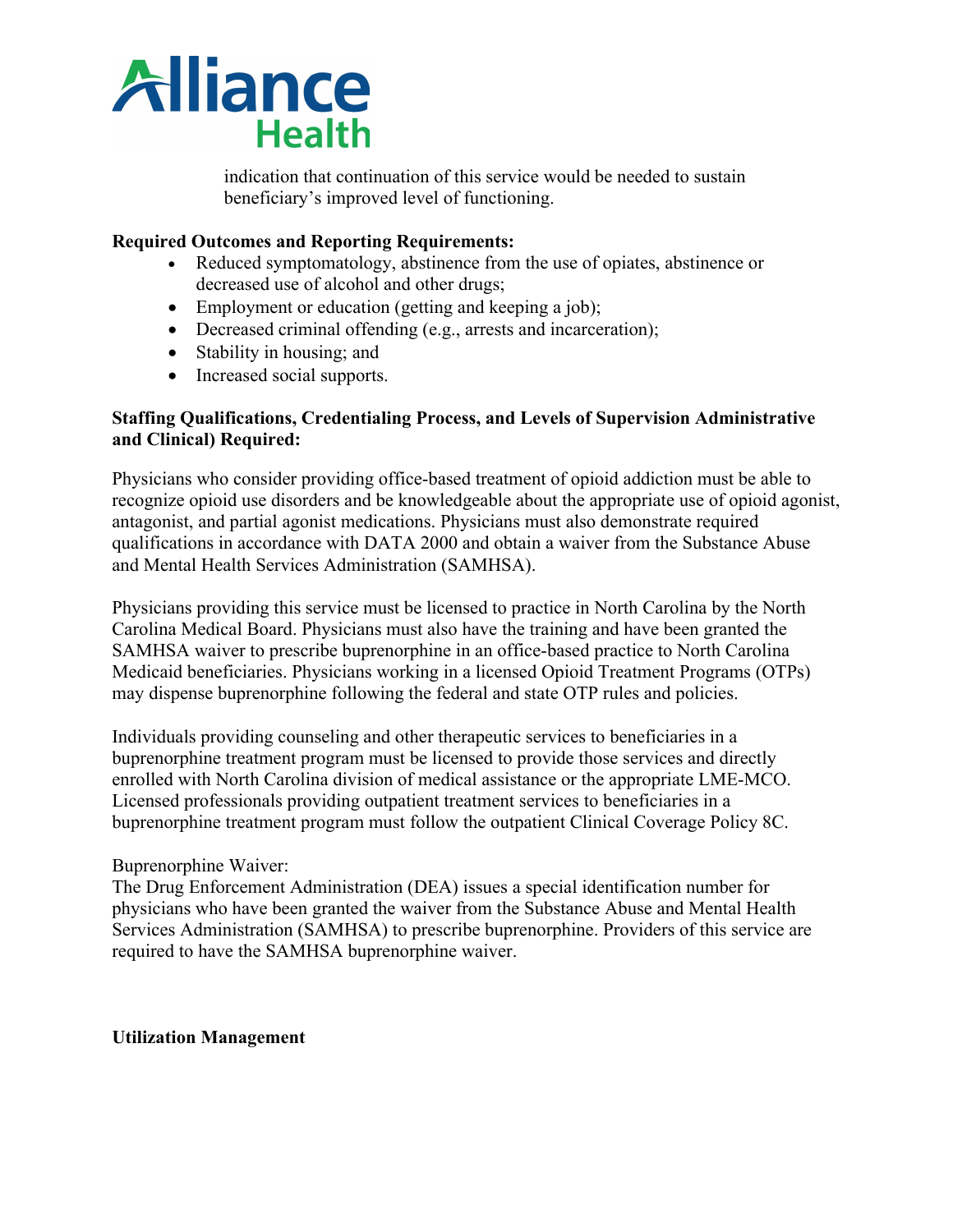

### **Prior Approval**

Prior approval is not required before starting a beneficiary on buprenorphine, and services will not require prior authorization. Service utilization will be monitored based on claims and postpayment record review.

# **Targeted Length of Service:**

Clinical guidelines do not define duration of maintenance treatment for these medications. The Federal guidelines (Federal Guidelines for Opioid Treatment Programs, March 2015, SAMHSA) recommend that it be decided between patient and physician on a case-by-case basis, with consideration of all relevant factors. For some patients, indefinite medication-assisted treatment may be clinically indicated.

| E&M Code | Modifier | Rate     |
|----------|----------|----------|
| 99212    | 22       | \$53.23  |
| 99213    | 22       | \$76.91  |
| 99214    | つつ       | \$108.10 |

**Finance.** Compensation paid to Provider for UCR services at a following rates per unit:

# **Description of Process for Reporting Encounter Data (include record type, codes to be used, etc.)**

Provider will bill for each unit of service provided. Claims data will reflect fee for service billing. Data will be uploaded to DMA by the MCO.

Encounter Data will be recorded by providers with the minimum standard of a service note for each contact, service event, or intervention.

# **Description of Monitoring Activities:**

The MCO will review claims monthly to monitor patterns and trends in utilization of this service.

The MCO will monitor service utilization through and post payment reviews.

The MCO will measure outcomes minimally through LOCUS scores and ASAM Levels. The Provider will be asked to review and update the LOCUS scores and ASAM Level monthly. The reviewed/updated scores/levels will be submitted with re-authorization requests. It is expected that this service would be effective and resulting in positive outcomes when a lower LOCUS score and ASAM Level are reported in the request for re-authorization.

# **Quality Management:**